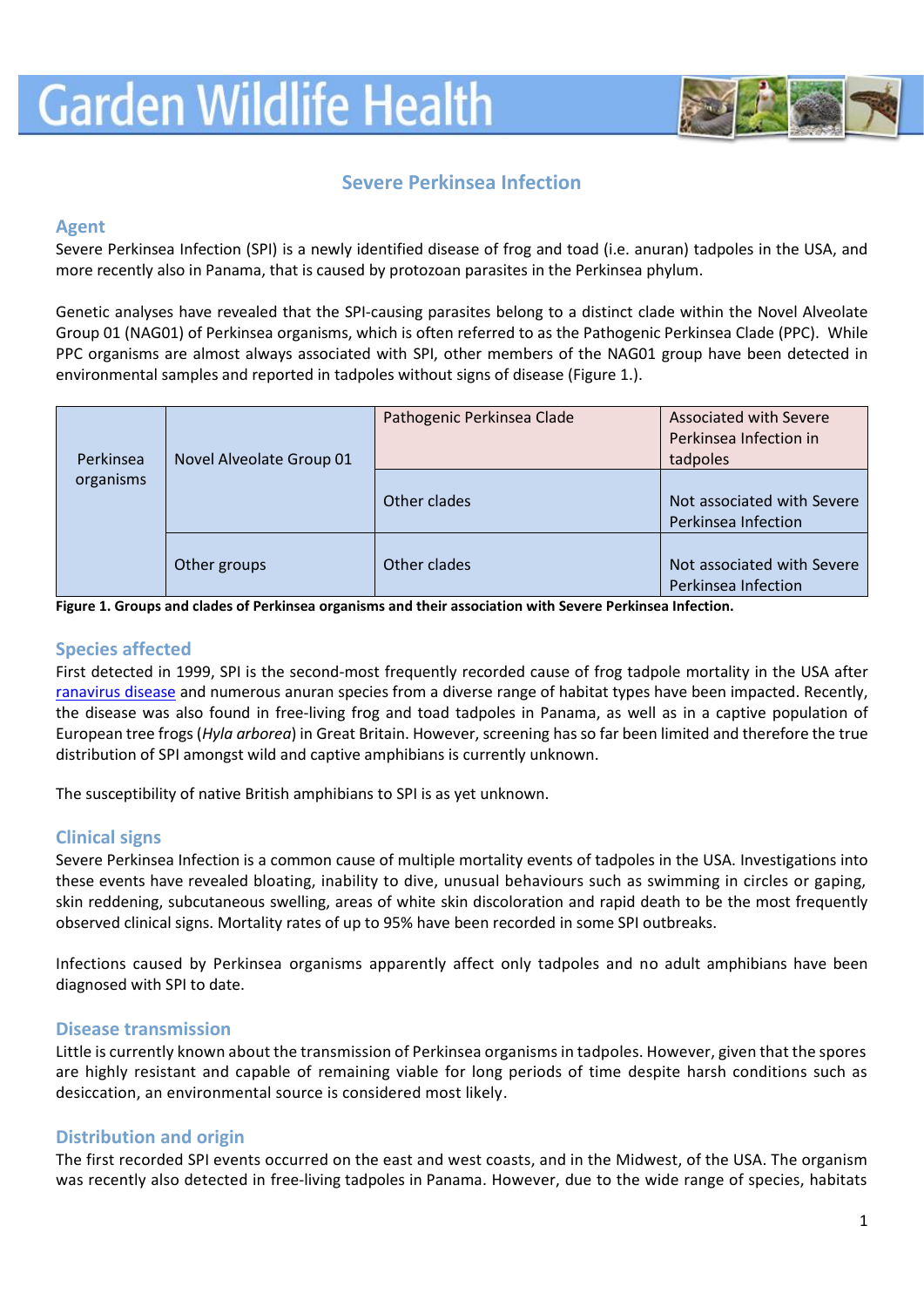and climatic conditions, it has been suggested that this disease may occur elsewhere, and further research is required to identify if this is the case.

No SPI events or PPC organisms have been reported in wild or native amphibians in Great Britain to date; however, it has been found in a captive population of European tree frogs in Great Britain. Further surveillance is required to learn more about the disease conditions affecting British tadpoles.

### **Risk to human health**

No known risk to human health.

### **Risk to domestic animal health**

Depending on the species, frog and toad tadpoles kept in captivity may be susceptible to SPI.

### **Diagnosis**

While there are several characteristic features of SPI in tadpoles, they are not specific enough to confirm a diagnosis. This means that the diagnosis of SPI can only be made following post-mortem examination with additional specialist laboratory testing.

If you wish to report finding a dead tadpole (or tadpoles), or other signs of disease in amphibians, please visit www.gardenwildlifehealth.org. Alternatively, if you have further queries or have no internet access, please call the **Garden Wildlife Health** vets on **0207 449 6685**.

### **Prevention and control**

There are no effective measures known for the treatment or control of SPI. During an outbreak, the chances of animals becoming infected may be reduced by removing dead tadpoles as soon as possible; the preferred method of disposal being burial as this prevents other animals coming into contact with infected carcasses.

SPI has recently been detected in a captive European tree frog collection in Great Britain but has not yet been detected in wild amphibians. Strict biosecurity measures should be followed by captive amphibian keepers to safeguard the health of captive and wild amphibians. Some of these measures are given below and the full list can be found in our [Amphibian Disease Alert:](https://www.gardenwildlifehealth.org/wp-content/uploads/sites/12/2020/06/Amphibian_Disease_Alert.pdf)

- Never release amphibians from captivity into the wild \*
- Avoid keeping amphibians in outdoor enclosures.
- Dispose of dead animals by incineration or deep burial to prohibit scavenging.
- Do not clean tanks or vivaria outside.
- Disinfect all wastewater and used substrate from amphibian enclosures (see our 'Disposal of wastewater' guide).

\* The only exceptions to this are translocations which are conducted for development mitigation or conservation breeding initiatives and are subject to disease risk analysis and management.

Additionally, international travellers who are likely to visit habitats used by native British amphibians should take care to remove organic material from their footwear, clothes and luggage before re-entering the country and, once cleaned, to disinfect their footwear and any equipment (e.g. fishing rods and lines) that might be used in amphibian sites to avoid inadvertent spread of amphibian diseases.

# **Further information**

Garden Wildlife Health (2020). Amphibian disease alert. [https://www.gardenwildlifehealth.org/wp-content/uploads/sites/12/2020/06/Amphibian\\_Disease\\_Alert.pdf](https://www.gardenwildlifehealth.org/wp-content/uploads/sites/12/2020/06/Amphibian_Disease_Alert.pdf)